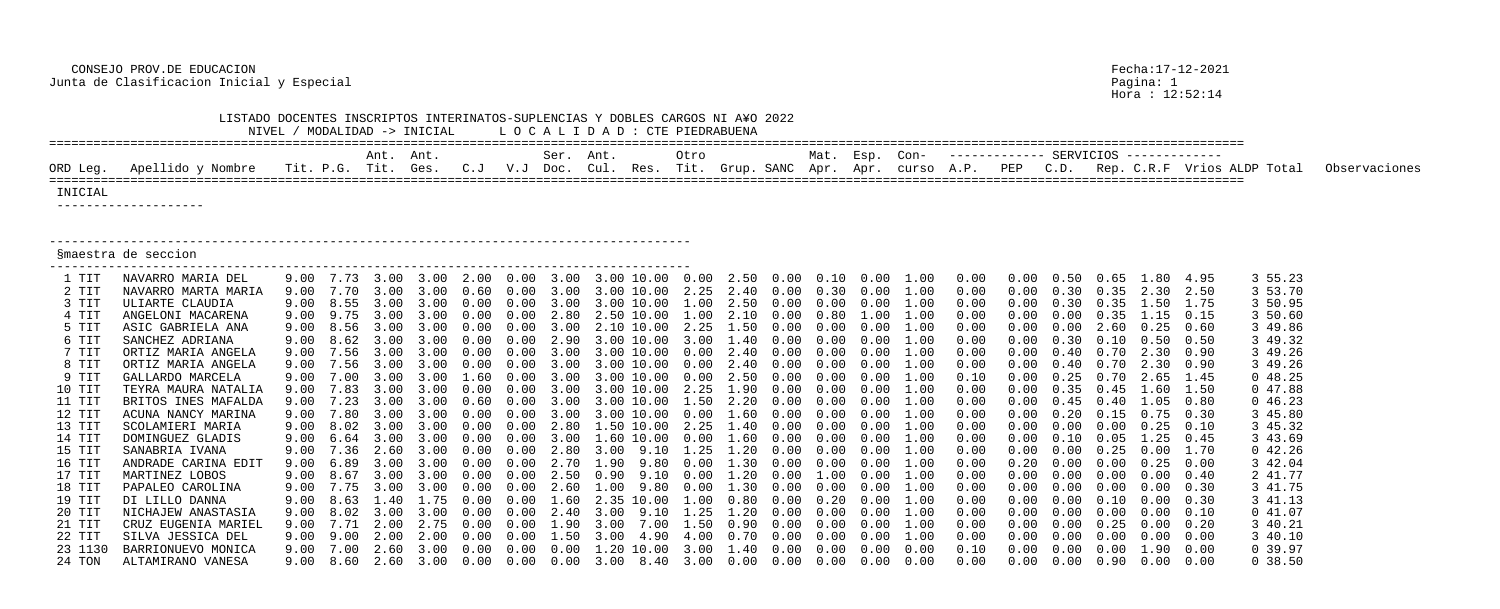25 TIT SANCHEZ NOELIA 9.00 8.96 3.00 1.75 0.00 0.00 3.00 3.00 3.50 1.00 0.50 0.00 0.00 0.00 1.00 0.00 0.00 0.00 0.00 0.65 0.00 3 38.36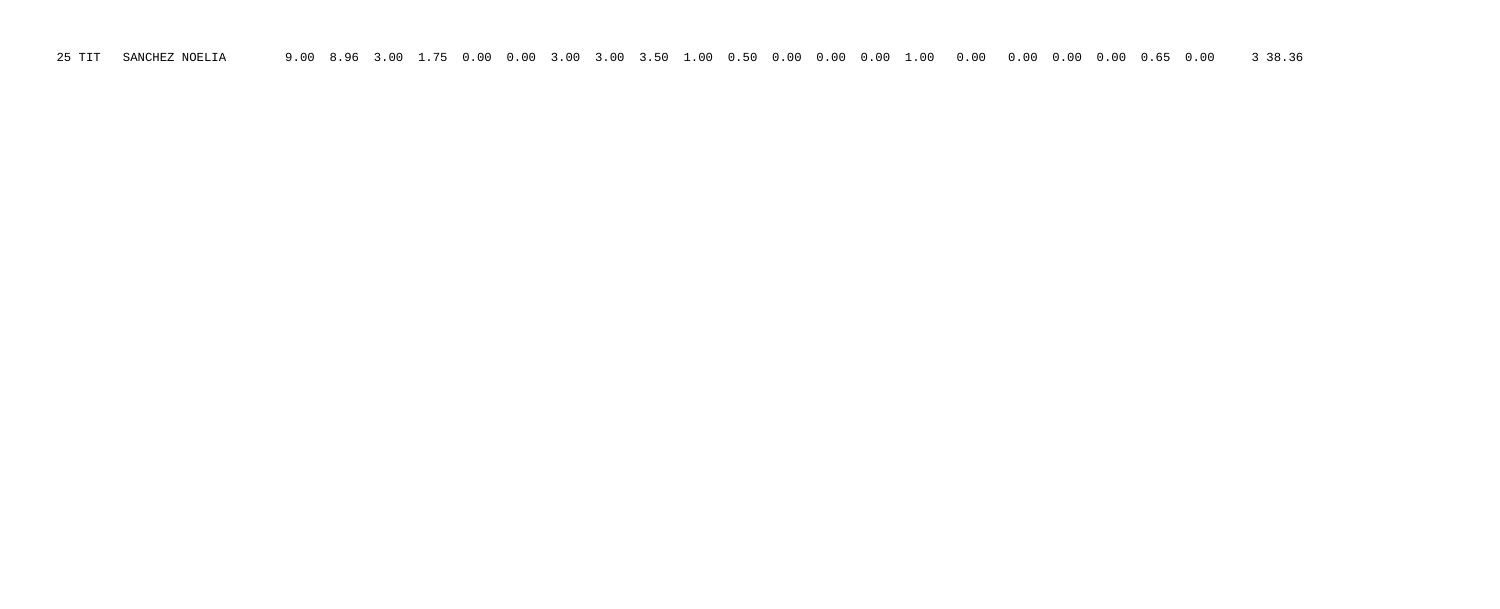CONSEJO PROV.DE EDUCACION Fecha:17-12-2021 Junta de Clasificacion Inicial y Especial Pagina: 2

|                  | LISTADO DOCENTES INSCRIPTOS INTERINATOS-SUPLENCIAS Y DOBLES CARGOS NI A¥O 2022                                     |      |           |             | NIVEL / MODALIDAD -> INICIAL                                                       |               |            |           | LOCALIDAD: CTE PIEDRABUENA                        |       |      |               |            |                      |                   |             |              |      |                                            |            |                              |      |                                                                                                                      |               |
|------------------|--------------------------------------------------------------------------------------------------------------------|------|-----------|-------------|------------------------------------------------------------------------------------|---------------|------------|-----------|---------------------------------------------------|-------|------|---------------|------------|----------------------|-------------------|-------------|--------------|------|--------------------------------------------|------------|------------------------------|------|----------------------------------------------------------------------------------------------------------------------|---------------|
| ORD Leg.         | Apellido y Nombre                                                                                                  |      |           | Ant. Ant.   |                                                                                    |               |            | Ser. Ant. |                                                   |       | Otro |               |            | Mat. Esp. Con-       |                   |             |              |      |                                            |            |                              |      | Tit. P.G. Tit. Ges. C.J V.J Doc. Cul. Res. Tit. Grup. SANC Apr. Apr. curso A.P. PEP C.D. Rep. C.R.F Vrios ALDP Total | Observaciones |
|                  |                                                                                                                    |      |           |             |                                                                                    |               |            |           |                                                   |       |      |               |            |                      |                   |             |              |      |                                            |            |                              |      |                                                                                                                      |               |
| 26 TIT<br>27 TIT | CARRASCO SOTO ILEANA 9.00 7.61 1.40 2.00 0.00 0.00 1.40 2.30 10.00 0.00 0.70 0.00 0.00 0.00 1.00<br>MELLAO BEATRIZ | 9.00 | 7.83      | 1.20        | 1.50 0.00                                                                          |               | 0.00       |           |                                                   |       | 1.00 | 0.50          | 0.00       | 0.00                 | 0.00              | $1\ldotp00$ | 0.00<br>0.00 |      | $0.00$ $0.00$ $0.05$ $0.00$ $0.00$<br>0.00 | 0.00       | 0.00                         | 0.15 | 2 37.46<br>3 37.33                                                                                                   |               |
| 28 TIT           | FLORES PAULA ABIGAIL                                                                                               |      | 9.00 7.73 | 1.00        | 1.50 0.00                                                                          |               | 0.00       |           | 1.00 1.40 10.00                                   |       | 0.00 | 0.50          | 0.00       |                      | $0.00 \quad 0.00$ | 1.00        | 0.00         | 0.00 | 0.00                                       | (1.00)     | 0.00                         | 0.00 | 3 36.13                                                                                                              |               |
| 29 5439          | CARABAJAL VICTOR                                                                                                   | 9.00 | 8.47      | 2.00        | 2.00                                                                               | (1.00)        | 0.00       | 1.60      | 1.75 4.90                                         |       | 1.00 | 0.60          | 0.00       | 1.00                 | 0.00              | 0.00        | 0.00         |      |                                            | 0.05       | 0.00                         | 0.30 | 3 35.67                                                                                                              |               |
| 30 6863          | OLIVA CONSTANZA NOEL                                                                                               | 9.00 | 8.84      | 0.80        | 0.75                                                                               | ( ) ( ) ( )   |            |           | 0.10                                              | 10.00 | 0.00 | 0.00          |            | 0.00                 | 0.00              | 0.00        | 0.00         |      |                                            | 0.00       | $0\,.\,00$                   | 0.00 | 3 32.79                                                                                                              |               |
| 31 5629          | DAVILA PATRICIA                                                                                                    | 9.00 | 7.68      | 1.60        | 7.75                                                                               |               | (1.00)     | 1.20      | 2.45                                              | 4.20  | 1.00 | 0.60          | (0.00)     | 0.00                 | 0.00              | 0.00        | 0.00         |      |                                            | 0.00       | 0.00                         | 0.15 | 2 31.63                                                                                                              |               |
| 32 6829          | DURANTE GUSTAVO                                                                                                    | 9.00 | 0.00      | 3.00        | 0.75                                                                               | $(1 \cdot 0)$ | 0.00       | 3.00      | 0.00 10.00                                        |       | 0.00 | 3.00          | 0.00       | 0.00                 | 0.00              | 0.00        | 0.00         |      |                                            | 0.00       | $0\,.\,00$                   | 0.00 | 028.75                                                                                                               |               |
| 33 6746          | SANCHEZ DAIANA                                                                                                     | 9.00 | 7.57      | 0.40        | 0.75                                                                               | (1.00)        | 0.00       | 0.10      |                                                   | 10.00 | 0.00 | 0.00          | 0.00       | 0.00                 | 0.00              | 0.00        | 0.00         |      |                                            | 0.00       | $0\,.\,00$                   | 0.00 | $0\ 28.02$                                                                                                           |               |
| 34 7328          | MORALES LUCIANA                                                                                                    | 9.00 | 8.71      | 0.00        | 0.25                                                                               | $(1 \t1)$     | (1.00)     | (1.00)    | 0.0010.00                                         |       | 0.00 | 0.00          | (0.00)     | 0.00                 | 0.00              | 0.00        | 0.00         |      |                                            | 0.00       | 0.00                         | 0.00 | 0 27.96                                                                                                              |               |
| 35 6388          | PAEZ PAMELA BELEN                                                                                                  | 9.00 | 8.03      | 0.80        | 1.25                                                                               | 0.00          | 0.00       |           | $0.80$ $0.45$ $2.80$                              |       |      | $0.00$ $0.40$ | 0.00       | $0\,.\,00$           | 0.00              | 0.00        | 0.00         |      | 0.00                                       | $0\,.20$   | 0.00                         | 0.00 | $0\,23.73$                                                                                                           |               |
|                  | 36 6991 ROSELLI MIRIAM                                                                                             | 9.00 |           |             | 8.08  0.20  0.50  0.00                                                             |               | 0.00       |           | $0.00 \quad 0.40 \quad 2.80 \quad 0.00$           |       |      | 0.00          | 0.00       | 0.00                 | 0.00              | 0.00        | 0.00         |      | 0.00                                       | 0.00       | 0.00                         | 0.00 | $0\,20.98$                                                                                                           |               |
|                  | maestra de seccion sin residencia ac 179-180/99                                                                    |      |           |             |                                                                                    |               |            |           |                                                   |       |      |               |            |                      |                   |             |              |      |                                            |            |                              |      |                                                                                                                      |               |
|                  | 1 7312 VILLALBA GISELA                                                                                             |      |           |             |                                                                                    |               |            |           |                                                   |       |      |               |            |                      |                   |             |              |      |                                            |            |                              |      | 0 18.46                                                                                                              |               |
|                  | prof. educ. fisica                                                                                                 |      |           |             |                                                                                    |               |            |           |                                                   |       |      |               |            |                      |                   |             |              |      |                                            |            |                              |      |                                                                                                                      |               |
| 1 4446           | HORNOS PABLO NICOLAS                                                                                               |      | 9.00 7.87 | 2.80        | 2.75 0.00                                                                          |               | 0.00       | 0.40      | 3.00 10.00                                        |       |      | $0\,.20$      |            | $0.00$ $0.00$ $0.00$ |                   | 0.00        | 0.00         |      |                                            | 0.00       | 0.00                         | 0.00 | 3 39.02                                                                                                              |               |
| 2 TON            | ALTAMIRANO VANESA                                                                                                  | 9.00 | 8.80      | 2.80        | 3.00                                                                               | 0.00          | 0.00       | 0.00      | 3.00                                              | 8.40  | 3.00 | 0.00          | 0.00       |                      | $0.00 \quad 0.00$ | 0.00        | 0.00         |      |                                            | 0.90       | 0.00                         | 0.00 | 0.38.90                                                                                                              |               |
| 3 2181           | NIEVES NESTOR                                                                                                      | 9.00 |           |             | 8.00 3.00 3.00                                                                     | 0.00          | 0.00       |           | 0.20 1.75 10.00                                   |       | 0.00 | 0.10          | 0.00       |                      | $0.00 \quad 0.00$ | 0.00        | 0.00         | 0.00 | 0.00                                       | 1.90       | 0.30                         | 0.00 | 0 37.25                                                                                                              |               |
| 4 TIT            | ORGE AGOSTINA                                                                                                      |      | 9.00 8.15 | $1\ldotp20$ | 1.75 0.00                                                                          |               | 0.00       |           | $0.60$ $0.70$ $10.00$                             |       |      | 2.50 0.30     | $0\,.\,00$ |                      | $0.60\quad 0.00$  | 1.00        | 0.00         |      | $0\,.\,00$                                 | $0\,.\,00$ | $0.00 \quad 0.00$            |      | 0, 35.80                                                                                                             |               |
|                  | 5 4558 FERNANDEZ NESTOR                                                                                            |      |           |             | 9.00 7.47 2.00 2.75 0.00 0.00 1.30 1.40 10.00 0.00 0.60 0.00 0.50 0.00             |               |            |           |                                                   |       |      |               |            |                      |                   | 0.00        | 0.00         | 0.00 |                                            |            | $0.00 \t 0.00 \t 0.00$       | 0.10 | 0, 35.12                                                                                                             |               |
| 6 6345           | FERNANDEZ MACARENA                                                                                                 |      |           |             | 9.00 8.06 0.80 1.25 0.00                                                           |               |            |           | $0.00$ $0.60$ $0.15$ $10.00$ $0.00$ $0.30$ $0.00$ |       |      |               |            |                      | $0.00\quad 0.00$  | 0.00        | 0.00         | 0.00 |                                            |            | $0.00 \t 0.00 \t 0.00$       | 0.00 | 3 33.16                                                                                                              |               |
| 7 4687           | DIAZ MARIA INES                                                                                                    |      |           |             | $9.00 \quad 6.80 \quad 1.80 \quad 2.25 \quad 0.00$                                 |               | $0\,.\,00$ |           | $0.00$ $0.10$ $10.00$ $1.75$ $0.00$ $0.00$        |       |      |               |            |                      | $0.00\quad 0.00$  | 0.00        | 0.00         | 0.00 |                                            |            | $0.00 \t 0.00 \t 0.00$       | 0.00 | 0, 31.70                                                                                                             |               |
|                  | 8 4750 TREVISI CARLA                                                                                               |      |           |             | 9.00 7.23 1.80 2.50 0.00 0.00 0.50 1.80 6.30 0.00 0.20 0.00                        |               |            |           |                                                   |       |      |               |            | $1.00\quad 0.00$     |                   | 0.00        | 0.00         | 0.00 |                                            |            | $0.00 \t 0.15 \t 0.00$       | 0.00 | 0, 30.48                                                                                                             |               |
| 9 6346           | LEPICHEO MATIAS                                                                                                    |      |           |             | 9.00 7.48  0.80  1.00  0.00  0.00  0.00  0.30  10.00  0.00  0.00  0.00  0.00  0.00 |               |            |           |                                                   |       |      |               |            |                      |                   | 0.00        | 0.00         | 0.00 |                                            |            | $0.00 \t 0.20 \t 0.00$       | 0.00 | $0\ 28.78$                                                                                                           |               |
| 10 6046          | SOTELO MARTIN RENZO                                                                                                |      |           |             | 9.00 7.00 1.20 1.50 0.00                                                           |               | $0\,.\,00$ |           | $0.00$ $0.00$ $10.00$ $0.00$ $0.00$ $0.00$        |       |      |               |            |                      | $0.00 \quad 0.00$ | 0.00        | 0.00         | 0.00 |                                            |            | $0.00 \t 0.00 \t 0.00$       | 0.00 | 028.70                                                                                                               |               |
|                  | 11 6793 OYARZO PARIS NATALIA                                                                                       |      |           |             | 9.00 7.26  0.40  0.75  0.00  0.00  0.00  0.00  10.00  1.00  0.00  0.00             |               |            |           |                                                   |       |      |               |            |                      | $0.00\quad 0.00$  | 0.00        | 0.00         | 0.00 |                                            |            | $0.00 \quad 0.00 \quad 0.00$ | 0.00 | 0 28.41                                                                                                              |               |
|                  | 12 6566 BALETA RENZO                                                                                               |      |           |             |                                                                                    |               |            |           |                                                   |       |      |               |            |                      |                   | 0.00        | 0.00         | 0.00 |                                            |            | $0.00 \quad 0.00 \quad 0.00$ | 0.00 | $0\ 28.20$                                                                                                           |               |

Pagina: 2<br>Bagina: 2<br>Hora : 12:52:14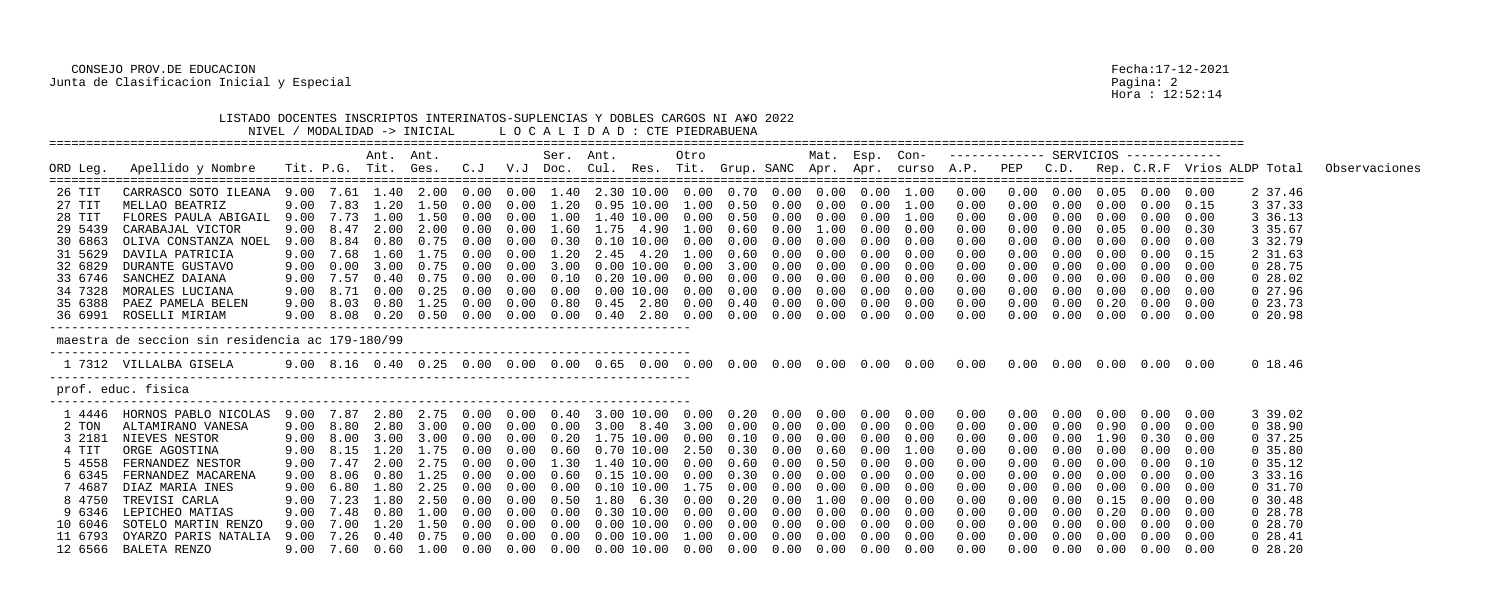| 14 5502 CAUDILLO NICOLAS      9.00  7.23  2.00  1.75  0.00  0.00  0.00  3.50  0.00  0.00  0.00  0.00  0.00  0.00  0.00  0.00  0.00  0.00  0.00  0.00  0.00  0.00  0.00   0.78 |  |  |  |  |  |  |  |  |  |  |  |  |
|-------------------------------------------------------------------------------------------------------------------------------------------------------------------------------|--|--|--|--|--|--|--|--|--|--|--|--|